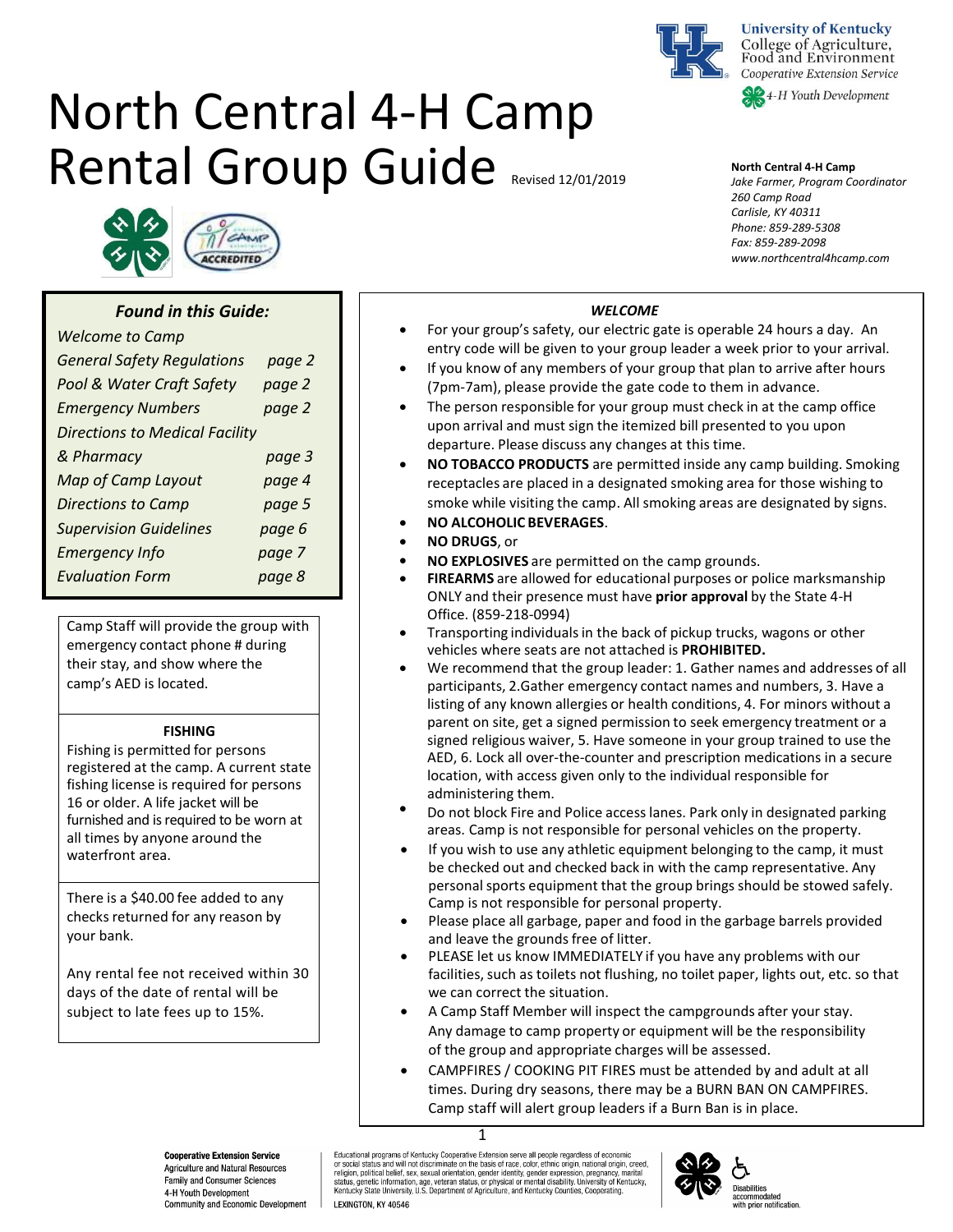

## **General Safety Regulations**

- Swimming is allowed in the pool and in the lake with a lifejacket. Diving is not permitted from either dock.
- A lifejacket will be provided and must be worn by anyone around the waterfront area. This includes use of canoes, swimming, and fishing by members of your group.
- No pets are permitted anywhere on the camp grounds. Service animals are allowed.
- A **certified Lifeguard** must be on duty if anyone is using the pool or lake. NO EXCEPTIONS.
- Please observe all safety signs.
- For safety reasons, wear proper footwear.
- Extension cords are not permitted for use in cabins. Power strips with surge protectors are allowed.

#### **Pool Rules**

*\*Do not enter the pool area if no lifeguard is on duty.* **If you do, you will be asked to leave the camp groundsimmediately.**

*\*Follow posted waterslide rules*

*\*Absolutely no running*

*\*No food or drink*

*\*NO Horseplay*

*\*No Standing or Talking to Guards*

*\*No playing on the ladders*

*\*NON-swimmers are not allowed in the deep end of the pool.*

*\*Only one at a time is allowed on the diving board (one bounce). \*NO DIVING ALLOWED\**

*\*Shower before you swim.*

#### **Emergency Numbers**

Educational programs of Kentucky Cooperative Extension serve all people regardless of economic eucationial pugitains un ventucky couplerative exteristion serve air people regarduess or exocial status and will not discriminate on the basis of race, color, ethnic origin, rational origin, creed, religion, political bel

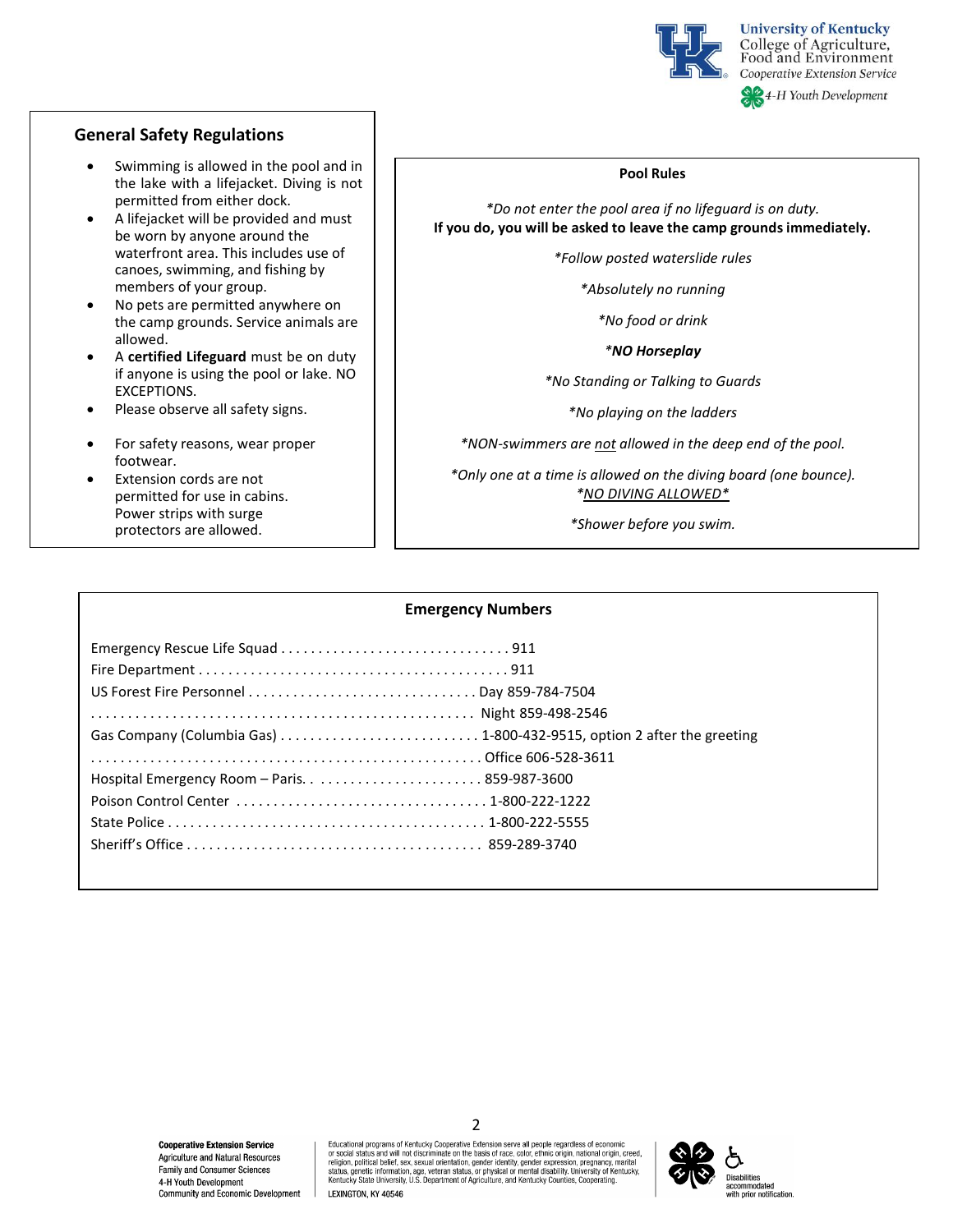

# Directions to Emergency Care:

Bourbon County Hospital: From camp, turn right on Hwy. 1455 toward Lake Carnico. At the intersection of 1455 and Hwy.68, turn left onto Hwy. 68 toward Millersburg. Follow 68 for approximately 15 miles to the by-pass in Paris. Turn right onto the by-pass and then left on Linville Dr. The hospital is on Linville Dr, approximately .1 mile on the by-pass.

## Directions to Pharmacy:

From camp, turn left on Hwy 1455 toward Carlisle and travel approximately 1 % miles. Turn right on Rt. 32 and travel approximately ¼ mile. The courthouse will be on the right. At this intersection (stop light), turn right. **Soper Drug** is on the 3rd block on the right. For **Carlisle Drug**, at the stop light, turn right on to Rt. 36 (Old Paris Pike); it is on the left after turning on to Rt. 36.



Nicholas Co Urgent Care 2330 Concrete Rd. Carlisle, KY 40311 Ph – 859-405-4025 Fax 859-517-3014

> **Cooperative Extension Service** Agriculture and Natural Resources Family and Consumer Sciences 4-H Youth Development Community and Economic Development

3

Educational programs of Kentucky Cooperative Extension serve all people regardless of economic concidental and will not discriminate on the basis of race, color, ethnic origin, national origin, creed, or social status, and will not discriminate on the basis of race, color, ethnic origin, national origin, creed, reli

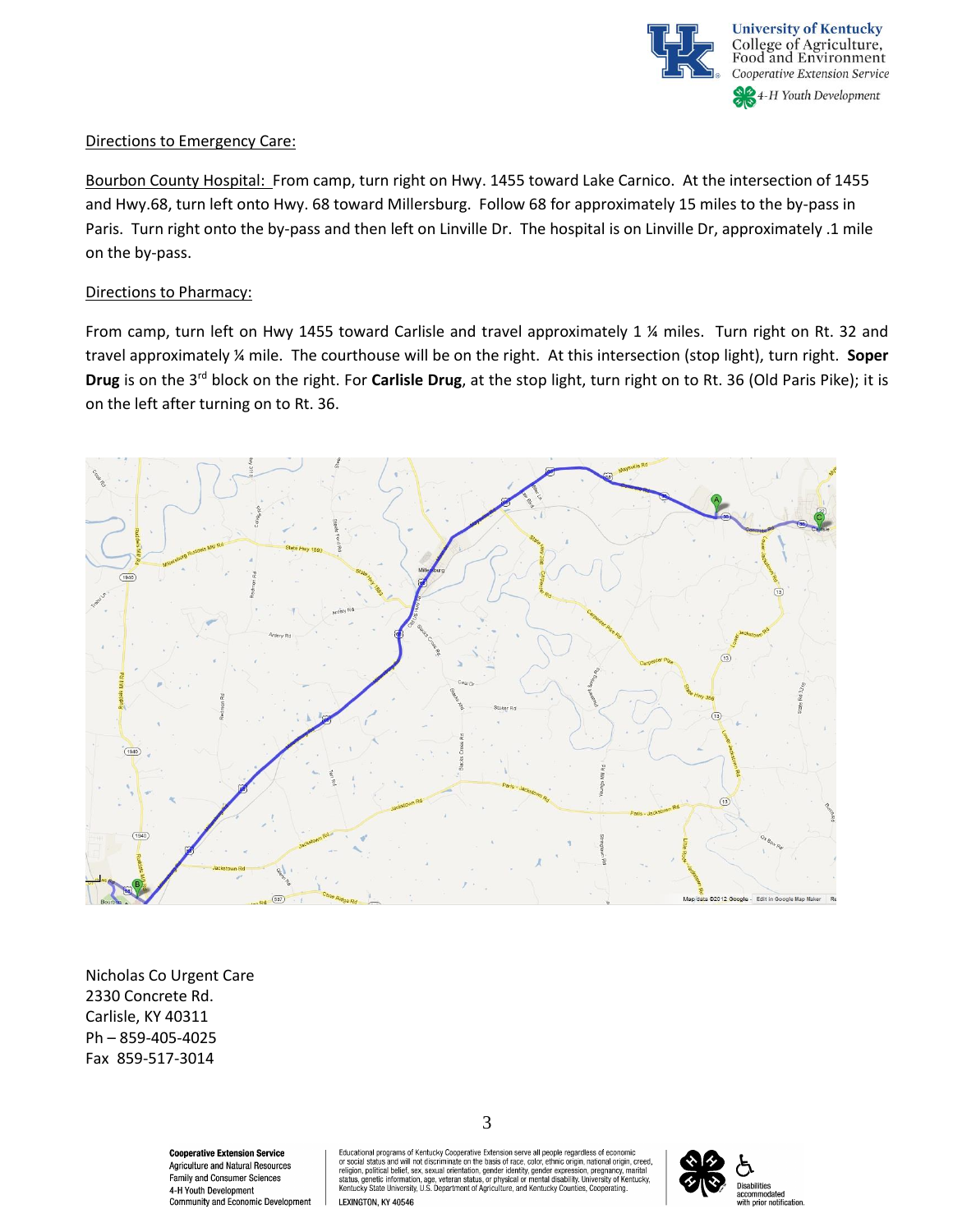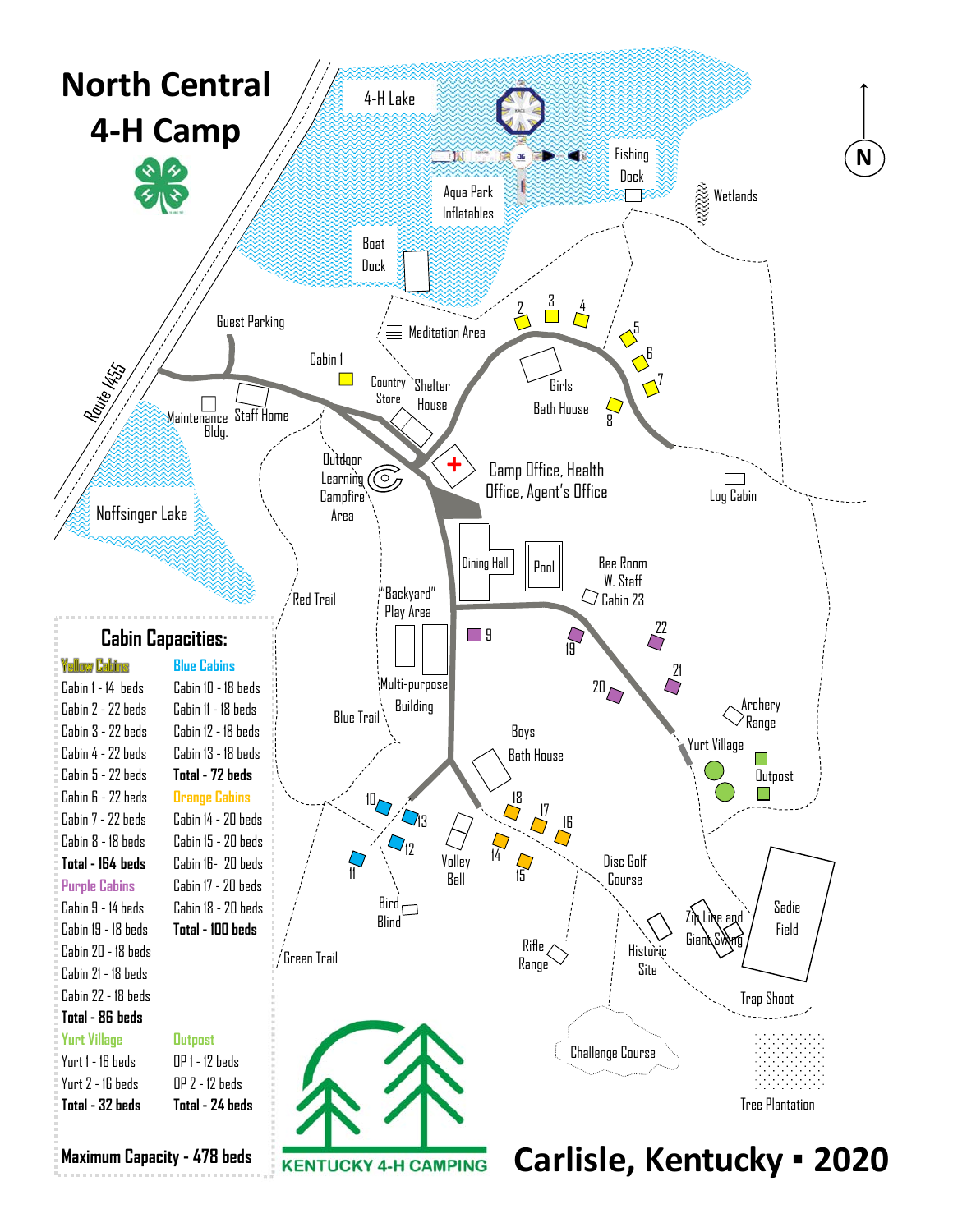

**University of Kentucky** College of Agriculture, Food and Environment Cooperative Extension Service **SA**<sub>4</sub>-H Youth Development

# **Driving Directions Use GPS address: 101 4-H Lane, Carlisle, KY 40311**

**North Central 4-H Camp** (near Carlisle, KY) 45 minutes Take Old Paris Pike (Route 68 West) from Lexington Stay on 68 to Paris (take bypass around Paris) Continue through Millersburg on 68 Watch for golf course on right side of road Turn right onto 1455 and go up through the golf course, passing the clubhouse on left The camp is located on the left, just past Lake Carnico, watch for sign

**Alternate route** - If you are driving from the East - I-64 to exit 110 (Mt. Sterling) Turn north on KY 11 about 24 miles Turn left on KY 36 at Carlisle Turn right at first stop light about ½ mile Turn right at Rte. 1455 about 1 mile Camp is on right



**Cooperative Extension Service** Agriculture and Natural Resources Family and Consumer Sciences 4-H Youth Development Community and Economic Development

Educational programs of Kentucky Cooperative Extension serve all people regardless of economic coucation any and will not discriminate on the basis of race, color, ethnic origin, national origin, creed, or social status and will not discriminate on the basis of race, color, ethnic origin, national origin, creed, rel LEXINGTON, KY 40546

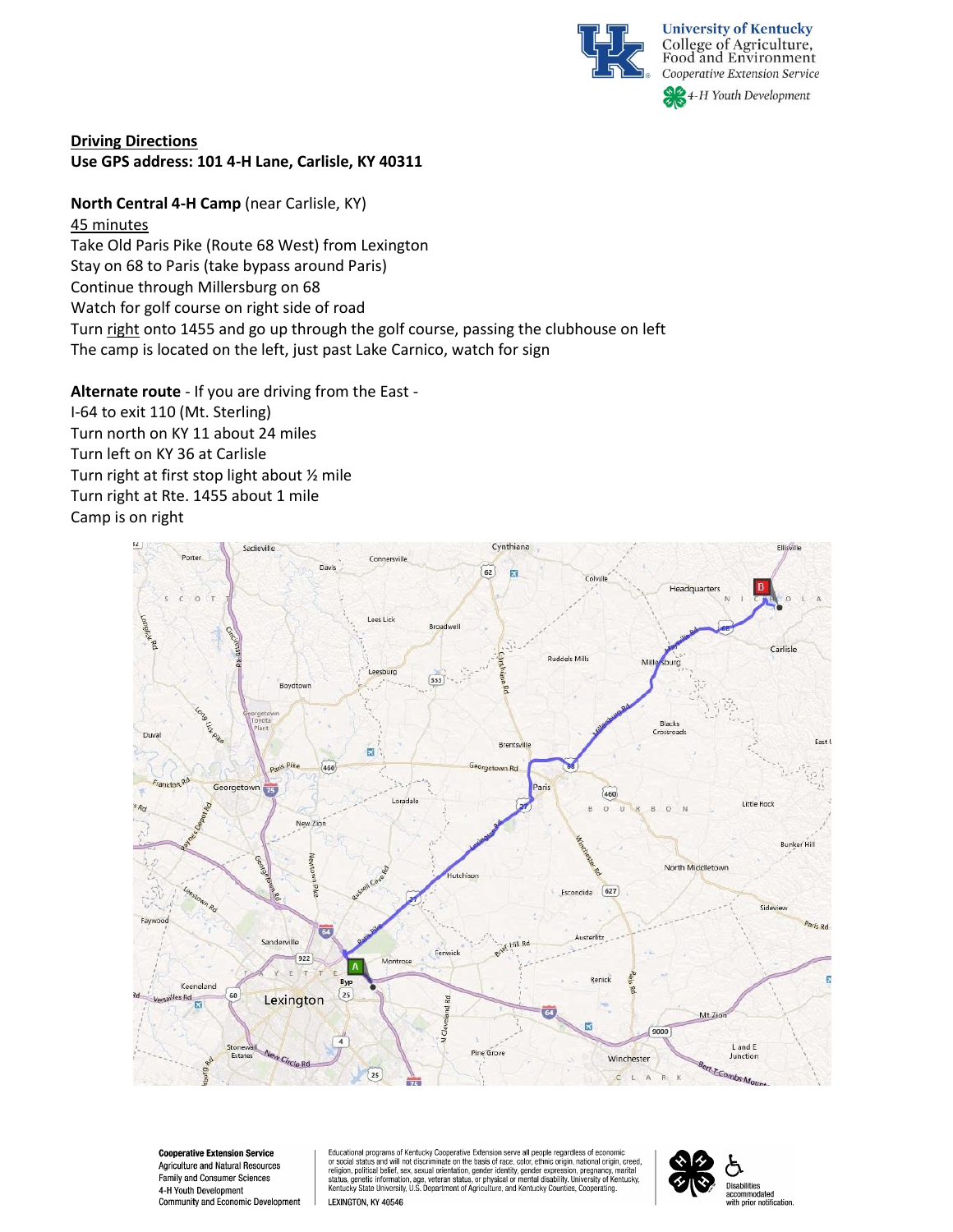

HR 8 & 9

# **GUIDELINES FOR SUPERVISION OF YOUTH**

All programs involving youth age 17 and younger must have adequate supervision during all activities. The following recommendations are made to groups:

- Leaders should be a minimum of 2 years older than the youth they are supervising.
- All adult leaders should have a criminal background check on file with the organization sponsoring the group activity.
- All leaders should understand the group's behavior expectations for participants.

# **OVERNIGHT STAYS**

The minimum supervision requirement is one adult leader (18 years of age and older) for every cabin. However, for the sake of safety and to prevent situations where the opportunity for child abuse could arise, it is recommended there be a minimum of 2 leaders with every cabin group. Cabin leaders should be the same gender as the participants in the cabin.

\*The recommended number of leaders per cabin is as follows:

| 4-8 year olds:   | 1 leader for every 5 campers |
|------------------|------------------------------|
| 9-14 year olds:  | 1 leader for every 7 campers |
| 15-17 year olds: | 1 adult for every 10 campers |

# **DAYTIME ACTIVITIES**

The minimum supervision requirement is one adult leader (18 years of age and older) for every 20 participants. However, for the sake of safety and to prevent situations where the opportunity for child abuse could arise, it is recommended there be a minimum of 2 leaders with every group. \*The recommended number of leaders for general activities is:

| 4-5 year olds:   | 1 leader for every 6 youth  |
|------------------|-----------------------------|
| 6-8 year olds:   | 1 leader for every 8 youth  |
| 9-14 year olds:  | 1 leader for every 10 youth |
| 15-18 year olds: | 1 adult for every 12 youth  |

# **AQUATIC ACTIVITIES**

- Swimming Pool activities require 1 certified lifeguard for every 25 swimmers.
- Lake activities require a *Waterfront Rescue* certified lifeguard. In addition, there must be at least one adult leader present at the waterfront area.

*\*The ratio recommendations listed above are consistent with our American Camp Association accreditation standards.*

**Cooperative Extension Service** Agriculture and Natural Resources Family and Consumer Sciences 4-H Youth Development Community and Economic Development Educational programs of Kentucky Cooperative Extension serve all people regardless of economic or social status and will not discriminate on the basis of race, color, ethnic origin, national origin, creed, or sucial contrations and the material of the material contract contrations and property according to religion, political belief, sex, sexual orientation, gender identify, gender expression, pregnancy, martial status, gene



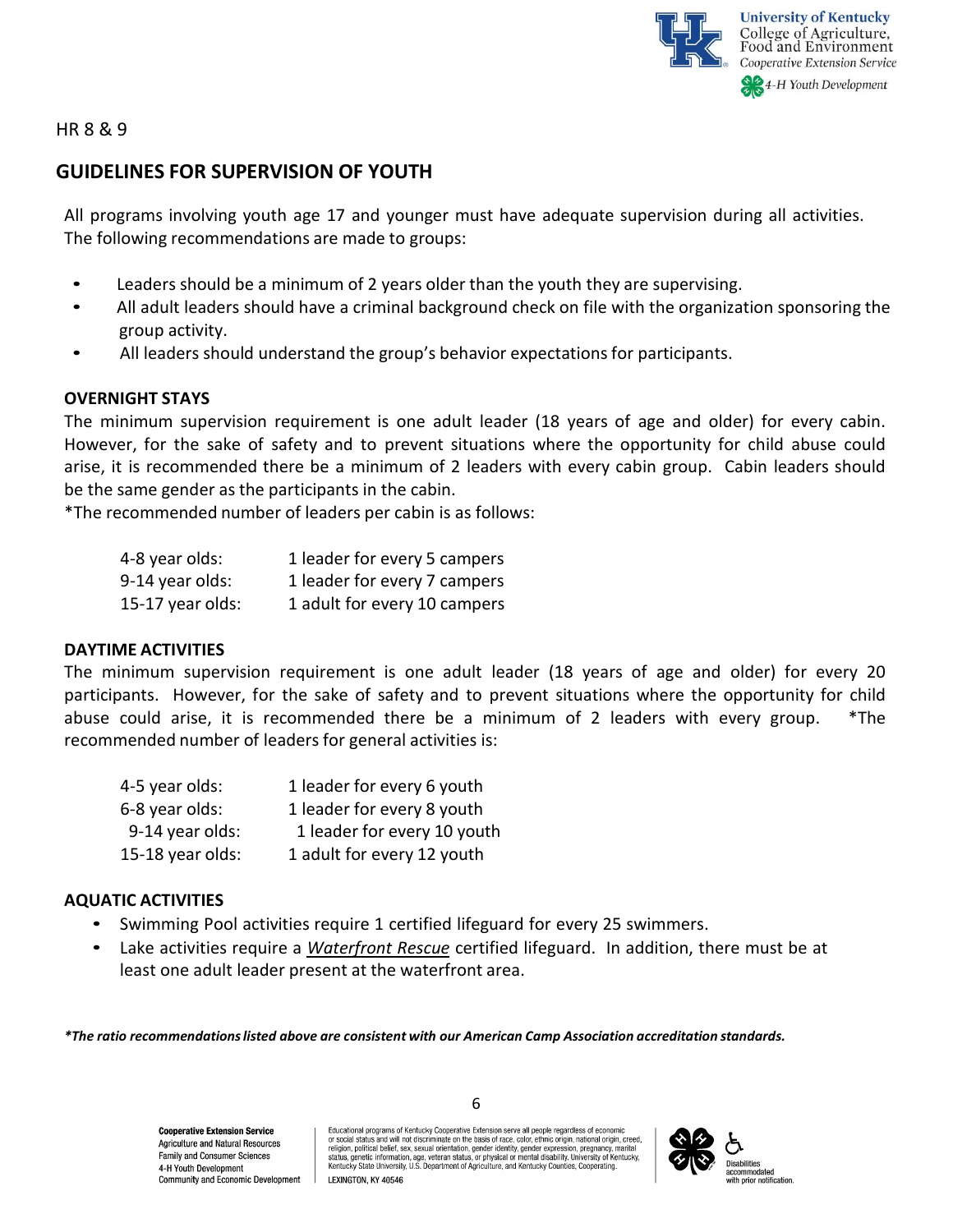

# *What to do in an emergency.*

# Lightening, Windstorms, Tornadoes

- If you see lightening or hear thunder while involved in high ropes, swimming, boating, or other activities near the water please stop all activities until 20 minutes after the last thunder is heard.
- If lightening occurs, keep participants away from trees. If in the cabins, stay away from metal objects, windows, electrical appliances and water.
- Remember to take a head count to ensure that all members of the group are present.

# Swimming Pool and Water Front Use

 ANY Person who uses the pool or waterfront when there is no lifeguard present will be escorted off the camp grounds.

# Injuries and Activities

- The best defense is PREVENTION. Many injuries and accidents can be prevented. Please make SAFETY a priority. We recommend that someone in your group be certified in CPR/First Aid and that you have a First Aid Kit available. You are responsible for designating a person to provide First Aid emergency care and transportation for medical treatment as needed. See Page 3 for emergency numbers and directions to medical facilities.
- If the injury is serious, DO NOT MOVE the person. See the list of emergency numbers Page 3. o Make the person comfortable. Apply First Aid until help arrives.
	- If the person must be taken to a doctor or hospital, the group is responsible for his/her transport. o Please see page 3 for numbers and directions.

# In Case of Fire

- Move your group away from the fire.
- DO NOT go back into a burning building.
- Conduct a headcount.
- Call the Fire Department at 911 or Forest Fire Personnel at 859-784-7504 days or 859-498-2546 nights.
- Notify Camp Personnel

# Unauthorized Persons at Camp

- Your group may or may not be the only group using the camp grounds on this date.
- Please notify Camp Personnel if you encounter any problem.



**Cooperative Extension Service** Agriculture and Natural Resources Family and Consumer Sciences 4-H Youth Development Community and Economic Development

Educational programs of Kentucky Cooperative Extension serve all people regardless of economic<br>or social status and will not discriminate on the basis of race, color, ethnic origin, national origin, creed, religion, political belief, sex, sexual orientation, gender identity, gender expression, pregnancy, marital<br>status, genetic information, age, veteran status, or physical or mental disability. University of Kentucky, Kentucky State University, U.S. Department of Agriculture, and Kentucky Counties, Cooperating LEXINGTON, KY 40546